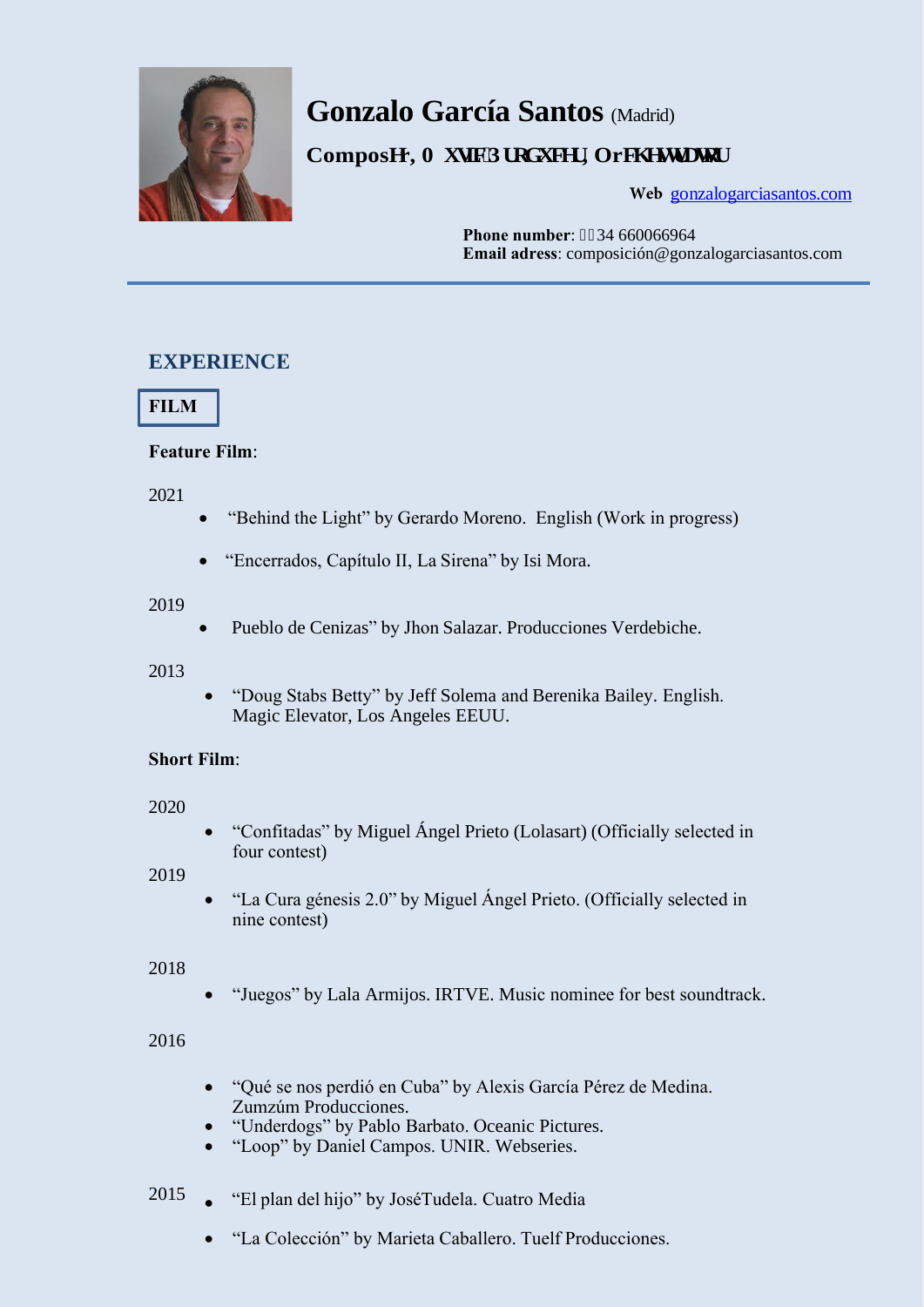#### 2014

¡Mi madre! madre mía…" by José Tudela. Cuatro Media

### 2013

 "Nos vemos mañana" (On se voit demain) by Mat Barga. Un pas dan de vide, production cinématographique.

#### 2012

"A man in the wardrobe" by Diego Aldabaldetrecu, Alfavet Studio.

#### 2011

- "El Zulo" by Jhon Salazar, Borojo Producciones and Espacio Técnico Z
- "Los Cojones 33" by Javier y Kike Castelló. Fuera de Contexto.

#### 2010

- "Morguetown" by Jorge Martija,
- "La Invasión de los Pellejudos" (Concurso de 36 HSF de Lerma) by Bernard M´ba
	- "El Novio perfecto" ( Notodofilmfest Contest) by Bernard M´ba
- "La Caja del Pánico" (36 HSF Contest in Zaragoza) by Bernard M´ba

#### 2009

- Pilot episodes for animated films and TV shows "Gato Gótico" and "Planeta Mutante",
- "Enigmas" Delmira Producciones.

#### **Documental**:

"Mektub" by María Hernández Herrera

# **THEATRE**

Sound and Music:

- "Los Figurantes". José Sanchis Sinisterra. Nuevo Teatro Fronterizo
- "Tres escenas". José Sanchis. CB Teatro
- "Jóvenes vulnerables: Libertad Vigilada". Enrique Torres. Nuevo Teatro Fronterizo
- "Sé infiel y no mires con quién". Chapman y Cooney. Tobogán Teatro

Musical Theatre. Music and songs (music and lyrics). CB Teatro

- "No hay peor sordo…" Tirso de Molina/Hitos Hurtado
- "Al sur de mi barrio" Enrique Torres
- "Una Tarde de Teatro" Cervantes-Hurtado
- "Humano 2.0" Collective creation.
- "La Paz de Aristófanes, el musical". Version Nieva-Hurtado.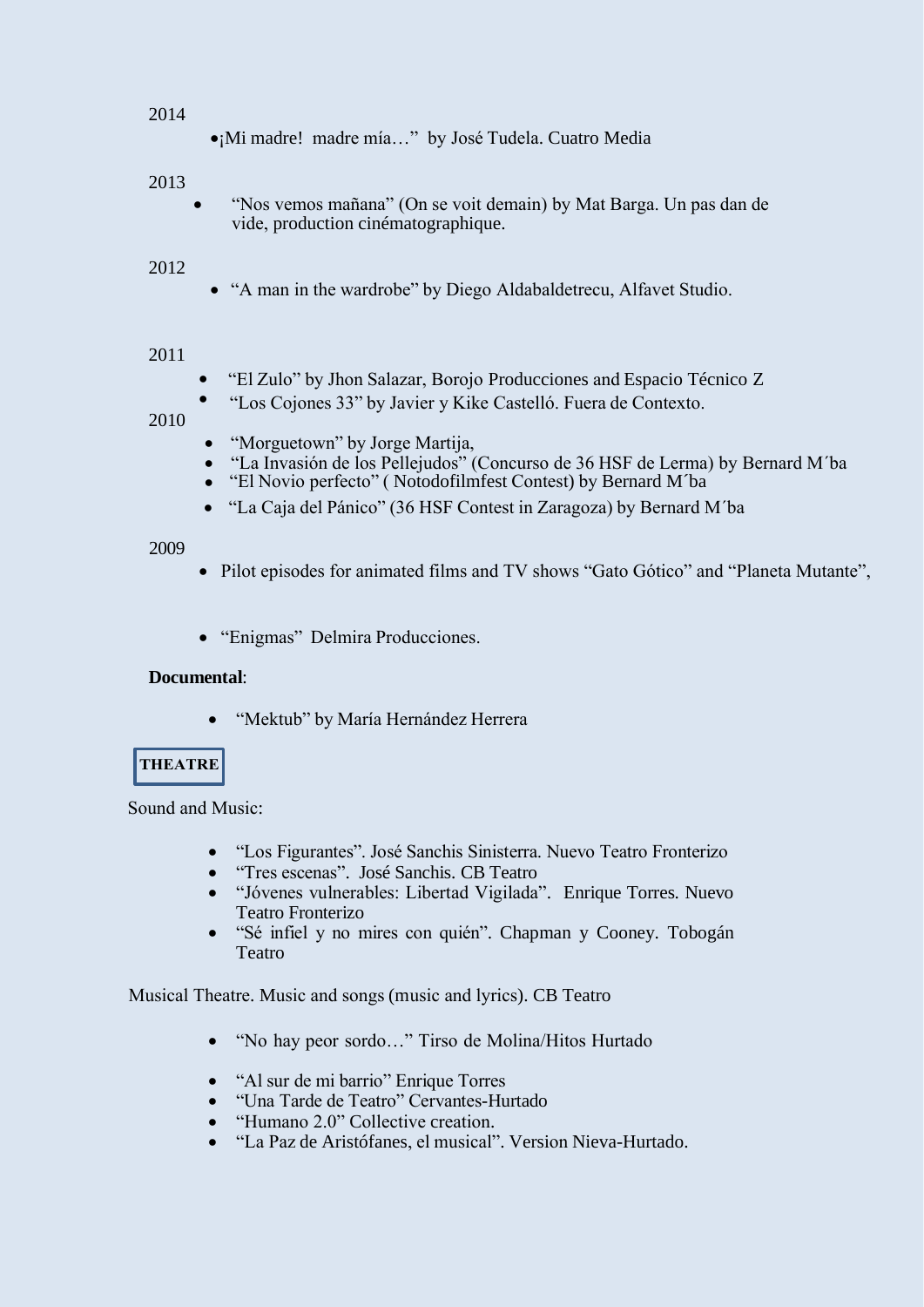Children's musical theatre. Music and songs (music and lyrics).CB Teatro

- "Hipólito Flipado, Detective Privado" H. Hurtado.
- "La habitación de los sueños" H. Hurtado
- "El País de Truinchililimunchi" H. Hurtado
- "Aventuras en Sonidolandia" H. Hurtado

Musical direction of CB Teatro's stage productions.

# **DANCE**

2020

 Composition and production of the music for the Spanish dance show "Woman" by Aarón Vivancos. (To be premiered in 2022). Recording with the Budapest Symphony Orchestra.

#### 2015

 Composition of the music for the choreography "In Time" by Emilio Serrano's Spanish dance company. (Re-release in 2021 with additional music).

# **MULTIMEDIA**

#### 2018

Music and sound for the video game "Twaliens".

#### 2012

- Composition and production of the promotional animation video "School for Health" for Estudio Sonoarte. Campaign for the Health Authority of Abu Dhabi.
- Music composition and production for the video game of the school campaign of the Phillips company "I have a dream".

#### 2004-2008

• Musical composition, sound-design and design of the didactic games for the music education project "Planeta Sonoro" by San Pablo Multimedia.

#### 2002

• Composition of music for websites

# **DISCOGRAPHY**

2004-2008

• Composition and production of the songs for the project's albums "Planeta Sonoro"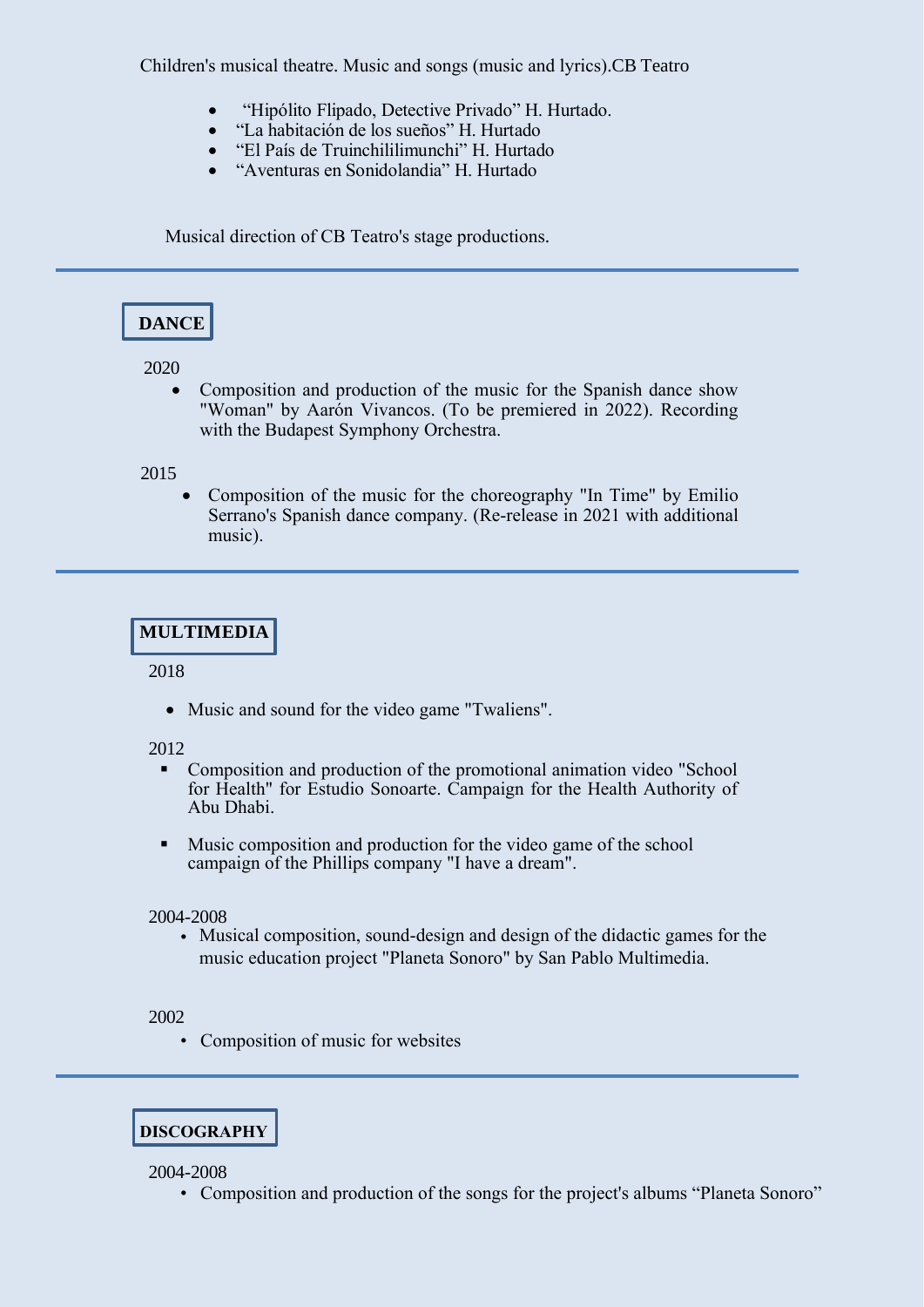#### 2006

• Composition, arrangements, lyrics and production of the album "Instrumento de tu Paz". San Pablo Publishers.

#### 1998

• Composition, arrangements, lyrics and artistic production of the album "Aires del Mediterráneo".

Record Company: Cantera de Nuevos Valores: CNV-CD005 y CNV C-032.Depósito Legal: M-11232-1998.

1993

• Composition and keyboards "III Festival Pop-Rock in Carabanchel". Estudios

Box de Madrid. Edited by Fonomusic. CD-1237. Depósito Legal M-31611-1993.

#### **TV AND BROADCAST**

2018

 Music for the campaign "Alma, corazón y vino" Enoturismo Galicia. Producer 100X100. Winner.

2012

• TV main theme "Un momento con Jesús". Alfa y Omega Studios. EEUU.

1990-1999

• Composer and arranger of jingles "Onda Oeste" (101.9 FM)

Madrid and Radio Marina Alta (91.3 FM), Jávea, Alicante.

• Broadcaster and director of classical music programmes in Onda Oeste.

# **PUBLIC PREMIERE OF ORIGINAL WORKS**

- "Per-Turba-Do" for tuba and tape. Concert Hall of the Reina Sofia Art Museum in June 2000.
- "El canto del Navegante". Electroacoustic work for video-art.

Contemporary Cultural Centre in Barcelona. June de 2001.

• "Theatrum Mundi", Electroacoustic work, 1999 in the Club Diario del Levante, Valencia

• "Dos impresiones", sonata for clarinet and piano, Centro Cultural San Juan Bautista.

• "Contrapunctum ad mentem","TempusFugit", Works for string quartet and electroacoustics. Concert Hall Royal High Conservatoire of Music. Madrid.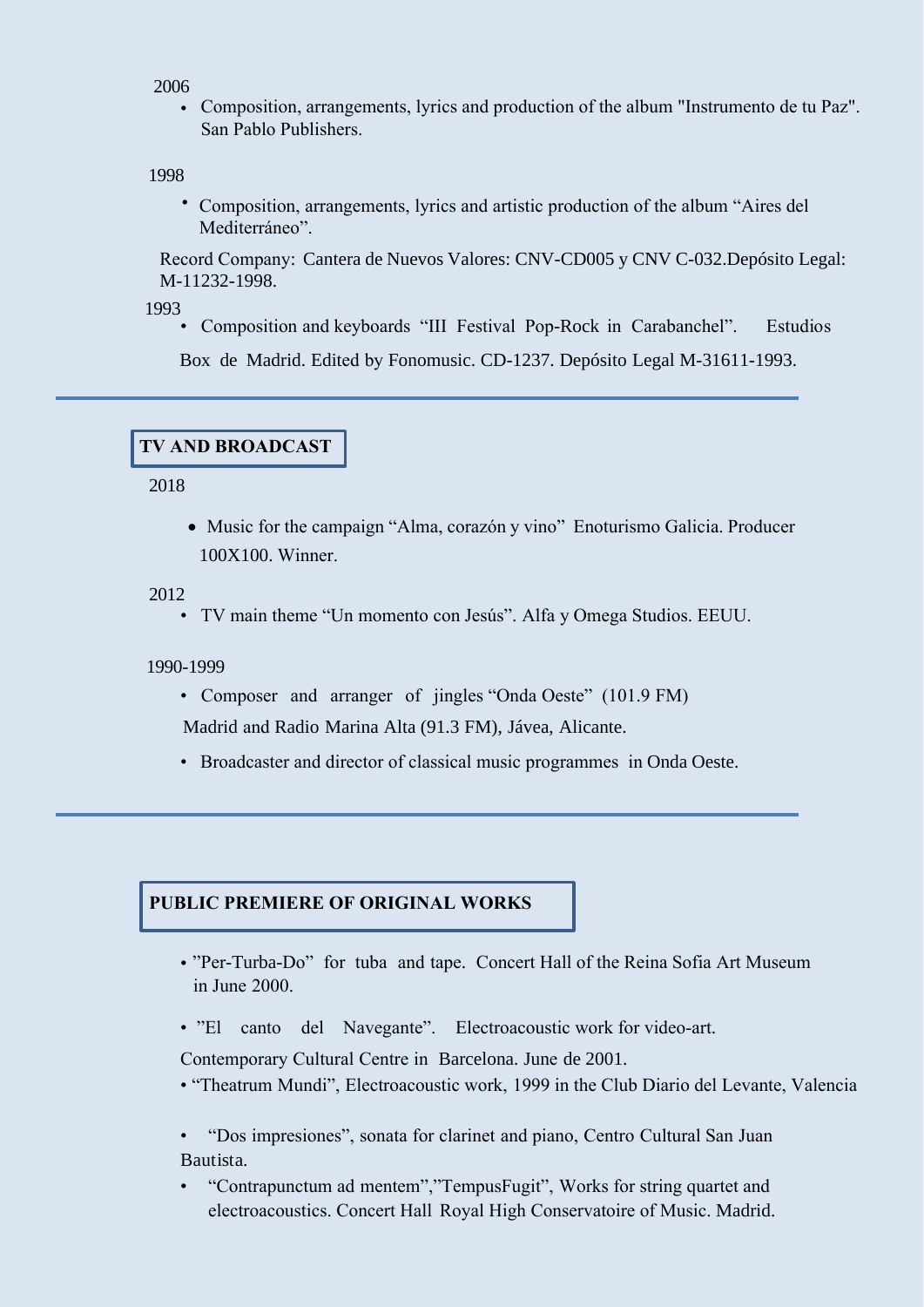### **MUSIC PEDAGOGY**

1990-2021

• Music Teacher of Enseñanza Secundaria y Bachillerato en Instituto de Enseñanza Secundaria. Head of Music Departament in IES "Carlos Bousoño" in Majadahonda, Madrid

2000-2004

• Music Computer Teacher in Centros de Formación de Profesorado y Conservatorio Profesional "Joaquín Turina" in Madrid.

### **BOOKS AND ARTICLES**

1995-2015

- Author of text books for Musical Education, Primary School "Sound Planet". San Pablo Publishers.
- Writer in Melómano magazine
- Music critic and copyist of the magazine "Acordes".

# **ACADEMIC FORMATION**

2018-2019 Master in Composition for Audiovisual Media. Higher Centre Katarina Gurska.

2002 Degree in Harmony, Counterpoint, Composition and Orchestration. Royal High Conservatoire of Music. Madrid. Professors: Antón García Abril, Luis de Pablo, Zulema de la Cruz.

1989 Professional Degree in Music Theory Teacher. Royal High Conservatoire of Music. Madrid.

1989 Professional Degree in Piano. Royal High Conservatoire of Music. Madrid

1988 Degree in Classical Philology. Complutense University. Madrid.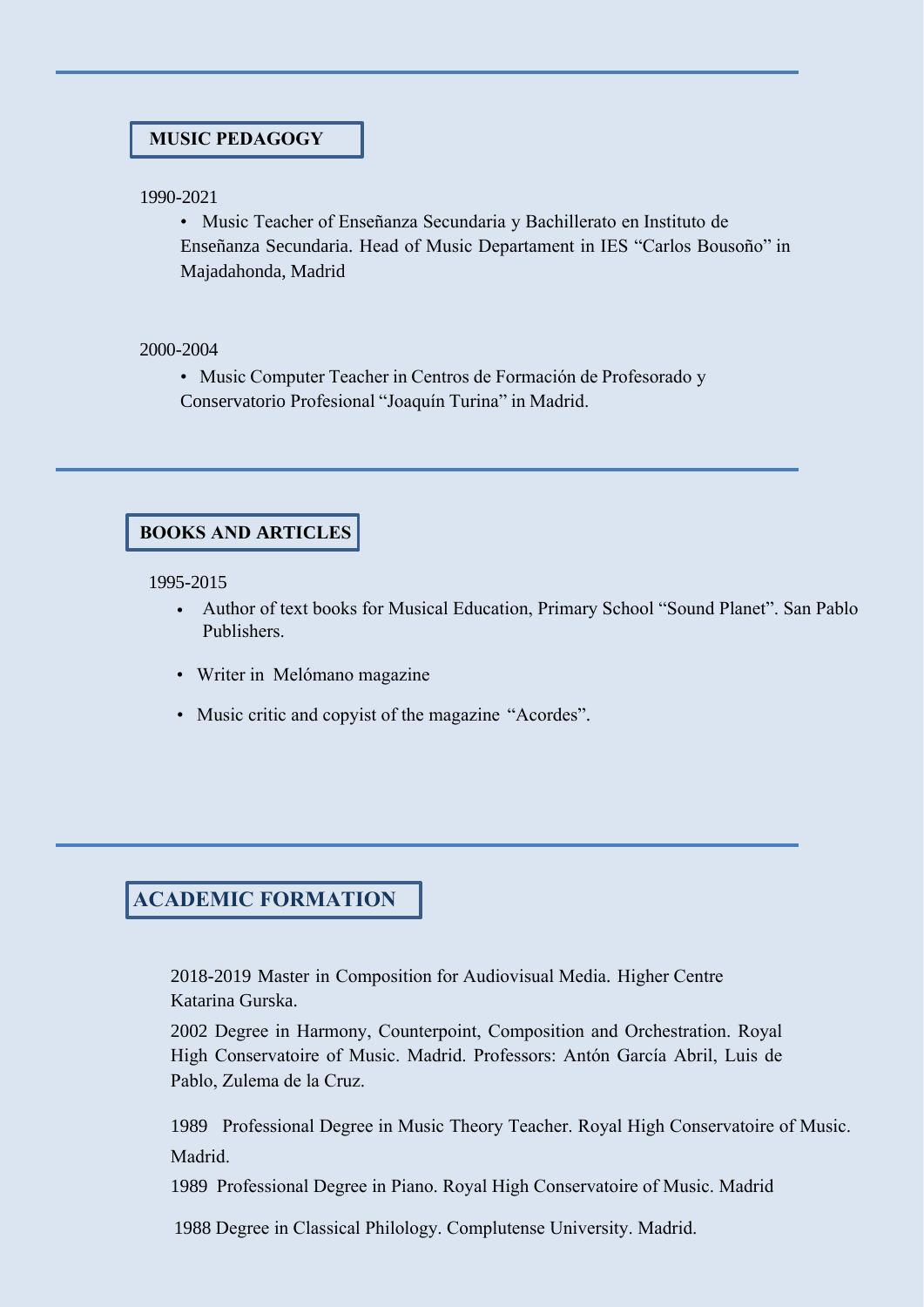# **ADDITIONAL STUDIES**

2018 Course FMOD: Introduction and possibilities. Foundacion SGAE.

2017 Composition Workshop with Luis de Pablo. Foundacion SGAE.

2016 Course "Audiovisual and sound language in multimedia". Musimagen. Foundacion Autor. SGAE.

2014-15. Course of Theatre at School

2015. Course of Puppets for television.

2012 Apps and Digital Activities in the Music Clasroom. Comunidad de Madrid.

2007 Course on Music and Sound for Videogames. Foundacion Autor. Prof.: Oscar Aráujo

2005 Course on Digital Mixing and Mastering with Pro-Tools. Foundacion Autor.

2002 -2003 Courses on Music and Sound for Cinema. Foundacion Autor

1996-1999 Professional Conservatoire of Music in Cuenca, Spain. Electroacoustic Music Department.

1997 Course on Synthesis and Computer. Music. Polymusica.

1997 Course on "Music Control of the Sound Synthesis". Centre for Contemporary Music

1996 On-line course on modern musical arrangement "Arranging Concepts" by Dick Grove

1995 Course on Choir Conducting. Carlos III University. Madrid.

1994 Course on Piano Jazz. School of Creative Music. Madrid

1991 International University Course on Spanish Music, Polyphony. Santiago de Compostela University, Spain.

1989 Course on Analysis of Contemporary Music.Royal High Conservatoire of Music. Madrid

1990-1996 Courses on Musical Pedagogy. Madrid Autonomous Region.